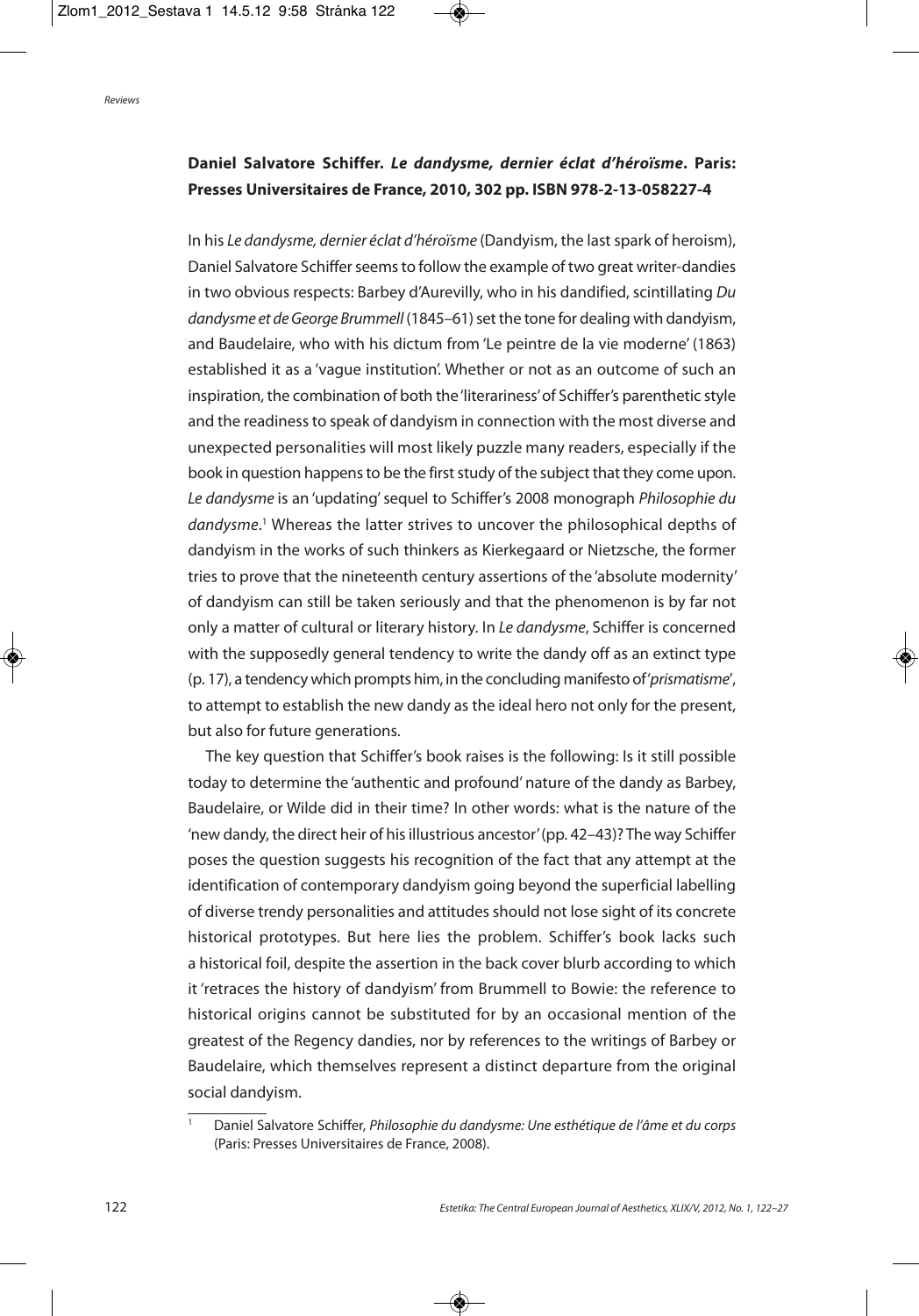Moreover, Barbey and Baudelaire as the early and perhaps most influential theorists of dandyism largely contributed to the arbitrary and often confusing use of the term 'dandysme'. With his essay on Lauzun, Barbey opened the way to considering different kinds of dandyism irrespective of era. In Baudelaire there is an inclination to call a 'dandy' every figure he feels kinship with, his'family'of dandies thus becoming a rather incongruous group sharing only some general traits like devotedness to the ideal of beauty, defiant solitariness, or aversion to the natural.

Among the diverse theories of dandyism we may discern two extremes: variations on the opinion that there was only one dandy worthy of the appellation (namely, Brummell), and the willingness – originating mainly in the 'interiorized' dandysme à la française – to grant it to anyone who shows a tinge of dandyism in any of the numerous possible respects. Schiffer's texts clearly come under the second extreme, making a 'dandy' even out of Jesus or Buddha (Philosophie, p. 213), not to mention Immanuel Kant (Le dandysme, p. 172) and Michael Jackson (pp. 273–75). Schiffer apparently realizes that such an understanding of dandyism leads to fuzziness, but anyone who would insist on a more cautious use of the term is looked down upon as a hairsplitter, an orthodox spirit. His main concern is to evade 'the pitfall […] of the too classical, backward-looking or even conservative, if not outright reactionary conception of dandyism' – this is supposed to be the way to make dandyism comprehensible and acceptable to the contemporary sensibility (p. 204). Indeed, Schiffer succeeds in eluding the suspicion of pedantically clinging to some exclusive, narrow conception of dandyism, but at the cost of avoiding the formulation of any conception of dandyism. The reflexion concerning dandyism typically consists of continual attempts to (re)determine the nature of its subject whose vagueness is most often understood as a problem to tackle (without insisting on the necessity of the outcome in the guise of a definition of dandyism), while Schiffer welcomes it as an invitation to enjoy the possibilities of unrestrained analogizing.

These extremes in dealing with dandyism, what we could call 'purism' in the first case and 'liberalism' in the second, sometimes complement each other in the work of a single author, starting perhaps with Barbey, who, besides pronouncing Brummell dandyism itself ('il fut le dandysme même'), was, for instance, able to call Pascal 'un dandy comme on peut l'être en France'. A more recent example of such an approach is represented by Françoise Coblence's book Le Dandysme, where she declares the same liberal stance towards the new dandyism as Schiffer, stating that every age inventsits own dandies and that today's are to be found in the world of fashion, among movie and pop stars, while she elaborates an image of dandyism in its pure state embodied by Beau Brummell, the only image that – as already indicated – can counterweigh the 'overdetermination' threatening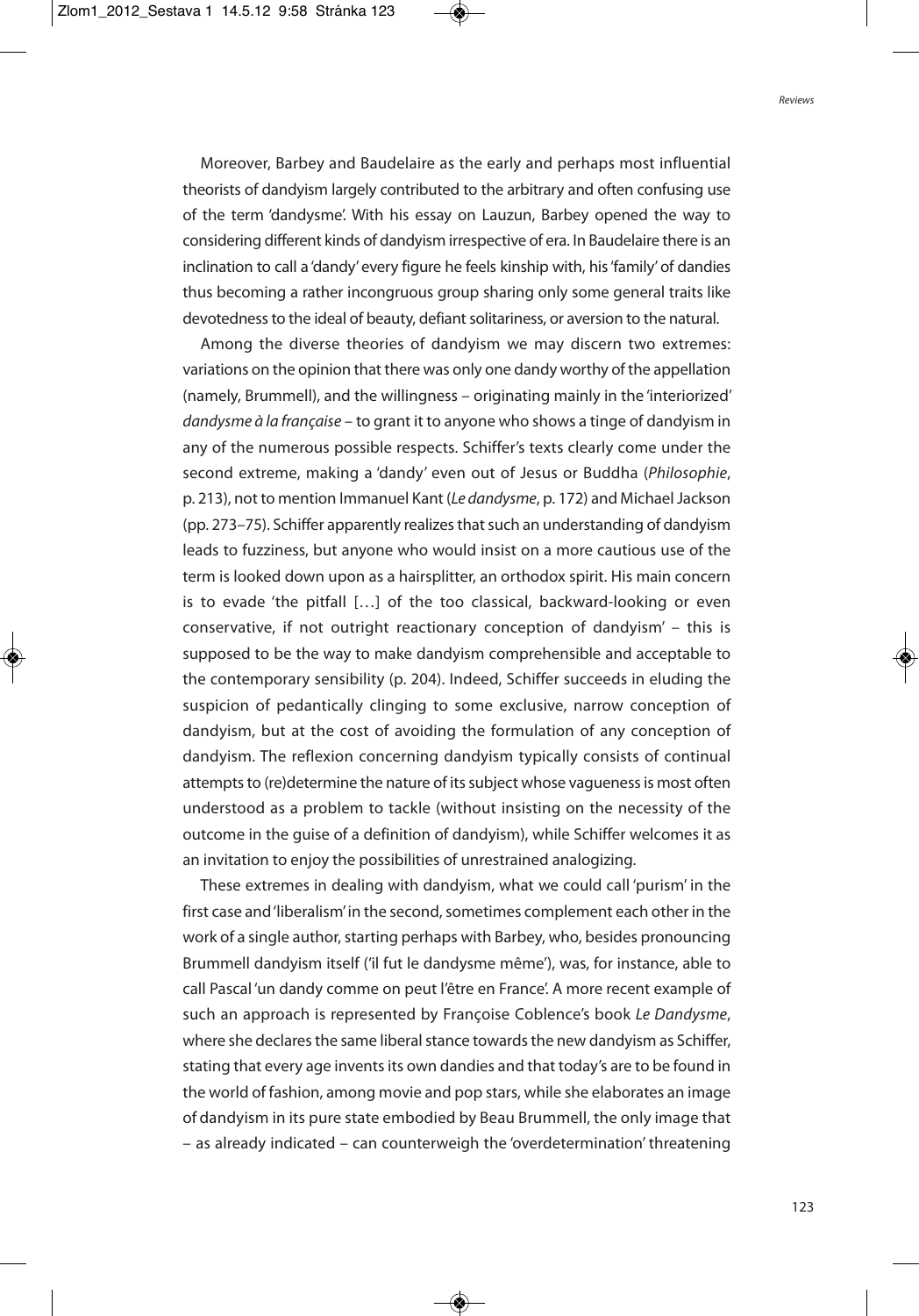the term at least since the middle of the nineteenth century when the original dandyism was becoming only a distant memory. 2

Schiffer is undoubtedly right when he maintains that dandyism calls for an 'empirical' treatment by way of sketching a 'galerie de tableaux' that would provide concrete illustrations of the elusive phenomenon (p. 62). This hardly represents a novel method, but one regularly adopted by authors dealing with dandyism, such as Émilien Carassus, who, instead of working with some 'clearly formulated concept of dandyism', prefers that 'the image of dandy emerges successively through a wandering among the historical dandies'. <sup>3</sup> The essential difference, however, lies in the fact that Carassus in his wanderings does not renounce abiding by distinctions he has made – namely, the distinction between historical, theoretical, and literary dandyism and the difference between the 'conscious'dandyism and its'vague' attributing irrespective of country or era. Of course, the insistence on the strict separation of the various levels of dandyism is untenable, especially when they intersect in a single personage; nevertheless, it retains its explicative value and wards off the worst confusions. Even if Schiffer cannot avoid mentioning that there are different kinds of dandyism, he stops at that: he does not work with the distinctions. For him, the 'empirical' approach consists mainly in putting together what he calls'catalogues du dandysme' (p. 141), which, on closer inspection, become rather indiscriminate lists of names. We can find a telling example of such a list in the catalogue of twentieth-century female dandyism (pp. 128–41), which evidently absorbs every other reasonably famous woman with a sense of self-presentation, whether she is an actress, a supermodel, or a writer. The scope of the catalogue is wide indeed – it comprises not only those who 'participated in dandyism in a manner of their own' (p. 131) but even those who merely created a dandyish literary character. So, perplexingly, Patricia Highsmith comes, as an author of Tom Ripley novels, to represent'one of the best examples of female dandyism' although 'she certainly was not herself what we would call, properly speaking, a female dandy' (p. 135). Schiffer's 'galeries de tableaux' also suffer from sketchiness and they fail to provide us with a single persuasive portrait of the'new dandy'taken from reality: we can hardly expect to be shown that there is something like twentieth and twenty-first-century dandyism through cumulations of names and brief characterizations that often amount to mere enumeration.

Le dandysme stands closely connected with Schiffer's preceding essay on the subject, Philosophie du dandysme, which he himself refers to as a sort of more

<sup>2</sup> Françoise Coblence, Le dandysme, obligation d'incertitude (Paris: Presses Universitaires de France, 1988).

<sup>&</sup>lt;sup>3</sup> Émilien Carassus, Le mythe du dandy (Paris: Colin, 1971), 17.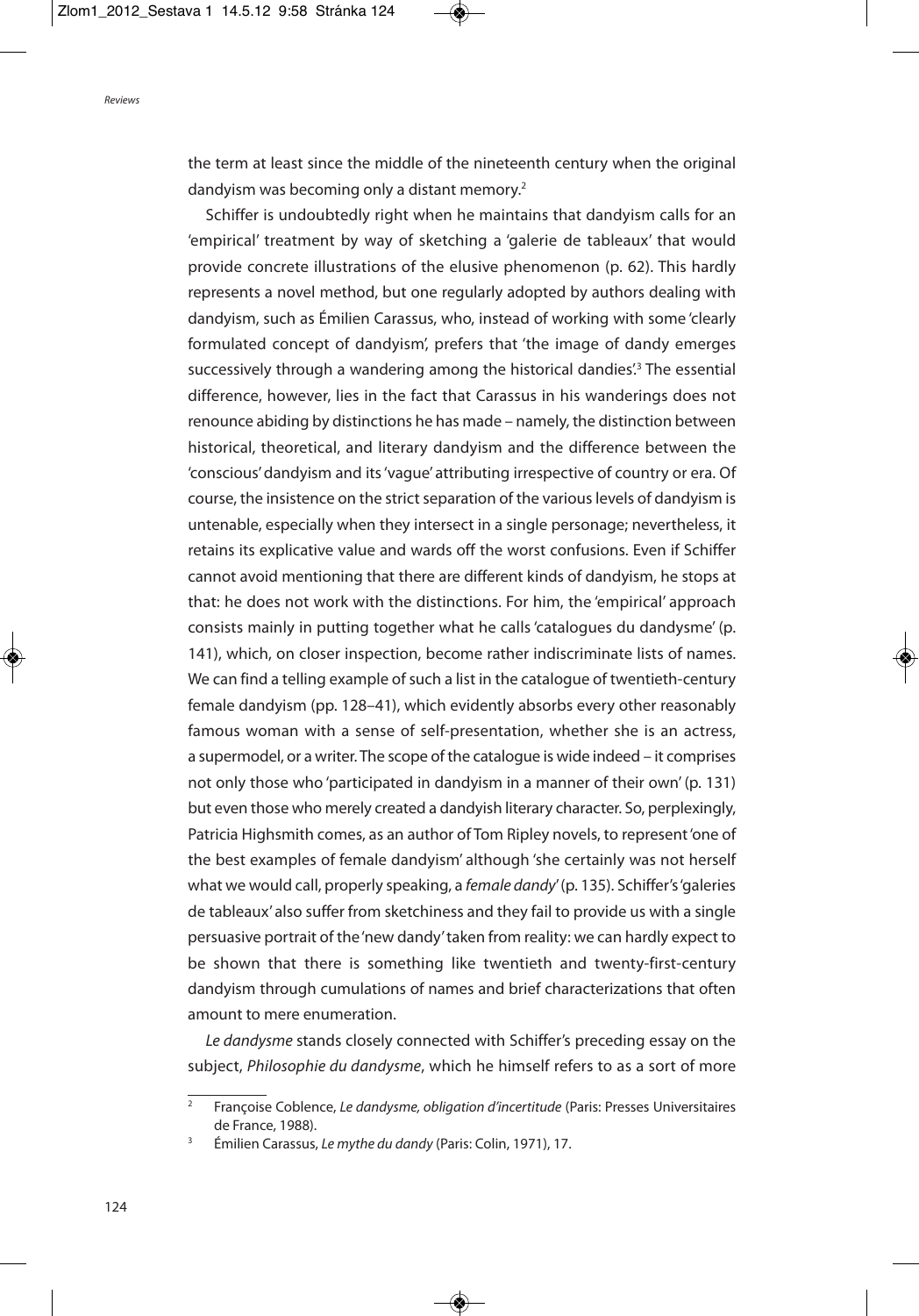demanding preamble to the present book and – confidently enough – asthe first attempt 'in the history of ideas' to elaborate for dandyism the philosophical foundations worthy of the name (Le dandysme, pp. 51–52). Essentially, the philosophical dimension of dandyism consists in its 'antiplatonism': being an 'aesthetic of the soul and body', dandyism overcomes the age-old dualism of the spiritual and the corporeal and is further perceived as a refined synthesis of 'epicurean hedonism' and 'stoic asceticism'. These assertions constantly recur in both essays, are expanded on, and represent the underlying tenets of the 'philosophy of dandyism', whose basis Schiffer findsin Kierkegaard'stheory of the three stages and Nietzsche's revaluation of all values. According to Schiffer the dandyisms of both Baudelaire and Wilde, which have a paradigmatic value for him, originate 'at the confluence' of Kierkegaardian and Nietzschean aesthetics. The fact that Baudelaire or Wilde either could not or did not in all probability ever read Kierkegaard or Nietzsche does not in the least deter Schiffer from his interpretative efforts: the readiness to reveal the philosophical significance of dandyism irrespective of any actual intellectual influence allows him, for instance, to see the superiority of Baudelaire's dandy as an 'implicit but clear reference'to Nietzsche's Übermensch (Philosophie, p. 195). It is of course legitimate to consider the affinities between dandyism and Nietzsche's philosophy or to compare Nietzsche with Wilde (and Schiffer is by far not the first author to do so). But the problem lies in the way he finds the 'origin' of Wilde's opinions in theories Wilde was not acquainted with (see Le dandysme, pp. 188–89), as if Nietzscheanism was some kind of ideal entity that could permeate anyone quite unwittingly. The array of names and theoretical concepts employed in connection with dandyism does indeed represent an original trait of Schiffer's work – it is somewhat disappointing, then, that the outcome of such a massive deployment of the philosophical arsenal leads to statements that are utterly commonplace. Thus Schiffer arrives at the conclusion that the dandy, by means of self-aestheticization and constant selfperfection, becomes a living, ephemeral work of art doomed to 'disparition' (Philosophie, pp. 201–10).

The close connectedness of the two subsequent essays is not restricted to the level of their shared theoretical basis. Not only that the second book quotes at length the complimentary reviews of the first (Le dandysme, pp. 161–64) and refers to it explicitly ('As we have already said in our own Philosophie du dandysme'), it also – this time without any explicit reference – takes over whole, only slightly rewritten passagesfrom the earlier work. (Compare, for example, pp. 30–35 from Philosophie du dandysme and pp. 202–8 from Le dandysme or pp. 212–13 from the former book and pp. 238–39 from the latter.) It is therefore no surprise that both essays come to exactly the same conclusions.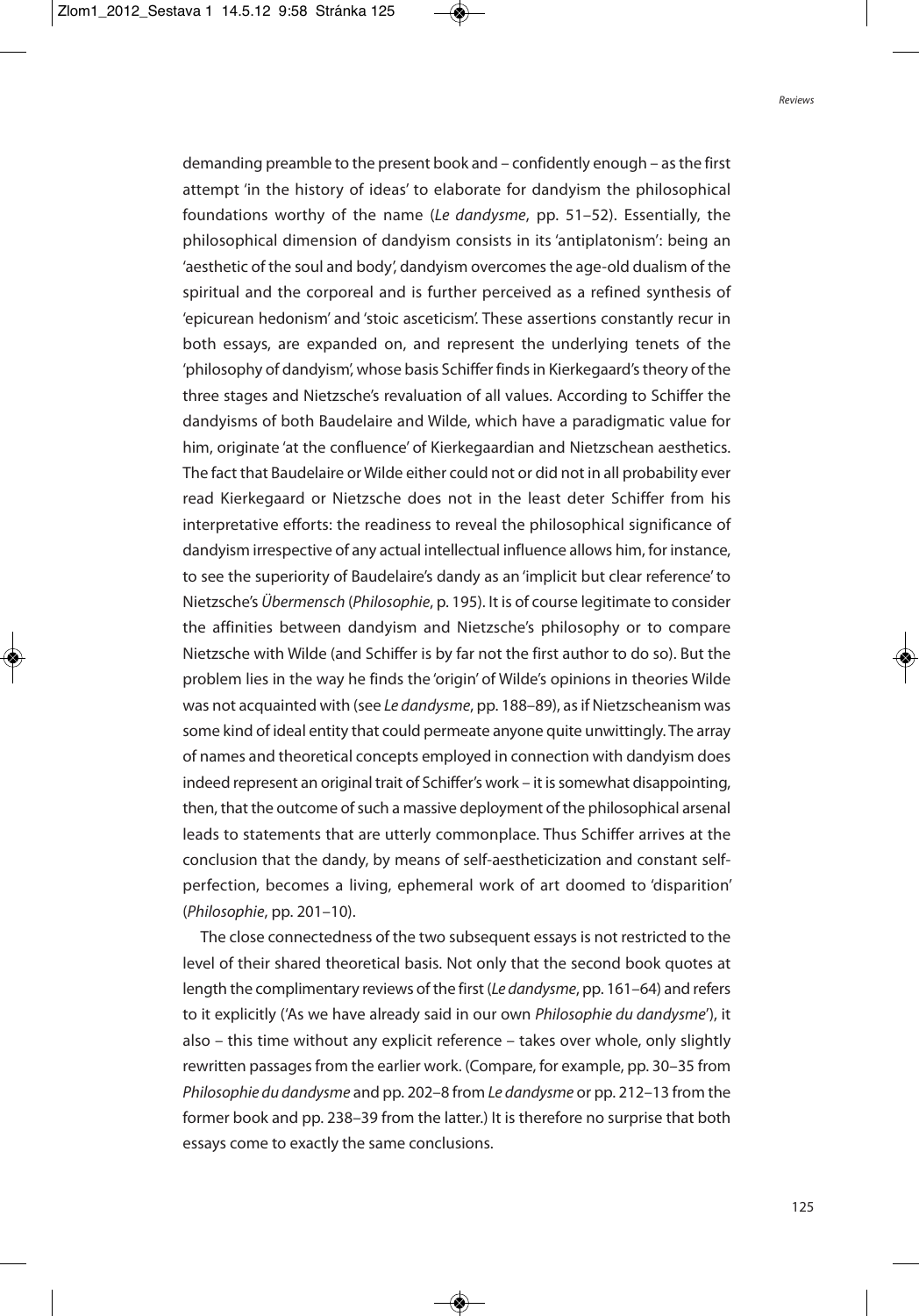Another irregular trait of Schiffer's writing is the predilection for extensive quotations, which lends some parts of his works the appearance of an anthology. Besides, why quote in both books (!) about a half of Baudelaire's chapter on dandies from 'Le peintre de la vie moderne'? The reason may lie in Schiffer's conviction that one of the most often cited texts on dandyism is'relatively little known' (Philosophie, p. 193). This leads us to his startling view of another classic work on the subject, that is, the evaluation of Barbey's essay on Brummell, which is supposed to be 'centred exclusively on the social and material aspect of his personality' and pertains only to the questions of comportment (ibid., pp. 189– 90). The fact that most authors agree on the eminent importance of this essay for the 'spiritualization' of dandyism and for the loosening of its ties with outward manners certainly does not oblige Schiffer to take the same stance. Nevertheless, we can justifiably expect a substantiation of such a striking claim, which he, regrettably, does not provide.

The first paragraph of this review alludes to the 'parenthetical' style of the book. Schiffer seldom resists the opportunity to fill his text with allusions to another book he has read, another film he has seen, or another of the implicit references that offer themselves. Moreover, his piling up of examples and his rhetorical cumulation of redundant epithets frequently serve as a means of persuasion instead of reasoning. The argumentation is also frequently substituted for by the emphatic concluding of paragraphs, which leaves the text studded with exclamation marks. Because of the combination of bombastic style, the often unfounded, merely decorative indulgence in lofty philosophical concepts, and the commonplace findings, Schiffer's books on dandyism give the overall impression of flamboyant Schöngeisterei, which, in the case of Le dandysme is aggravated by its derivative, supplementary nature.

I have objected that Schiffer's Le dandysme does not offer a single persuasive portrait of the new dandy taken from reality. Its conclusion does, however, contain a vivid projection of the ideal of a new type of dandy, 'un dandy prismatique'. The dandy appears here as a cosmopolitan intellectual equippedwith all-embracing curiosity, an enemy of all kinds of dogmatism, capable of 'multiplying his perspectives on a single subject without losing the concentration necessary for analysis'(p. 264), a protean personality marked by 'intellectual eclecticism', a 'polyvalent artist and multidisciplinary aesthete' (p. 268). Even ignoring the fact that this'new'type of dandy is nothing but an incarnation of the old Bourgetian dilettante, we are left to wonder why this utopian figure should be called a 'dandy' at all. The final chapter also reveals one of the main shortcomings of the whole book, that is, a matter-of-course confusion of dandyism with all kinds of aestheticism, which forms a decisive factor in Schiffer's arbitrary treatment of the term.